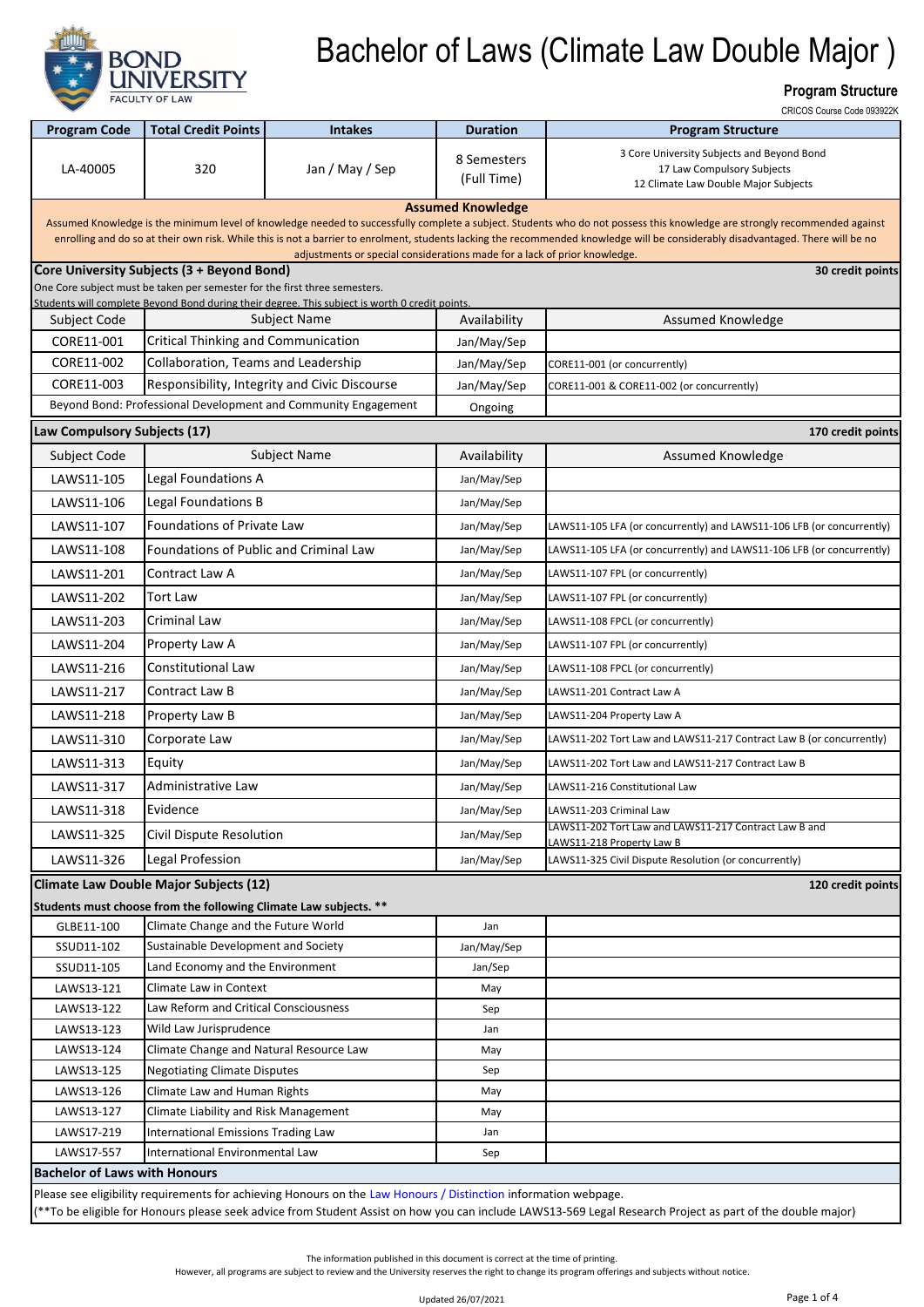

**January Start Program Subject Sequence**

| Semester                   | <b>Subject Code</b> | <b>Subject</b>                                 | <b>Notes</b>                                                        |
|----------------------------|---------------------|------------------------------------------------|---------------------------------------------------------------------|
| 1st Semester<br>January    | CORE11-001          | <b>Critical Thinking and Communication</b>     |                                                                     |
|                            | LAWS11-105          | Legal Foundations A                            |                                                                     |
|                            | LAWS11-106          | <b>Legal Foundations B</b>                     |                                                                     |
|                            | GLBE11-100          | Climate Change and the Future World            |                                                                     |
|                            |                     | Beyond Bond*                                   |                                                                     |
|                            | CORE11-002          | Collaboration, Teams and Leadership            |                                                                     |
| 2nd Semester               | LAWS11-107          | Foundations of Private Law                     |                                                                     |
| May                        | LAWS11-108          | Foundations of Public and Criminal Law         |                                                                     |
|                            | LAWS13-121          | <b>Climate Law in Context</b>                  |                                                                     |
|                            | CORE11-003          | Responsibility, Integrity and Civic Discourse  |                                                                     |
| <b>3rd Semester</b>        | LAWS11-201          | Contract Law A                                 |                                                                     |
| September                  | LAWS11-202          | <b>Tort Law</b>                                |                                                                     |
|                            | LAWS13-122          | <b>Law Reform and Critical Consciousness</b>   |                                                                     |
|                            | LAWS11-203          | Criminal Law                                   |                                                                     |
| 4th Semester               | LAWS11-204          | Property Law A                                 |                                                                     |
| January                    | SSUD11-102          | Sustainable Development and Society            |                                                                     |
|                            | LAWS13-123          | <b>Wild Law Jurisprudence</b>                  |                                                                     |
|                            | LAWS11-216          | <b>Constitutional Law</b>                      |                                                                     |
| <b>5th Semester</b>        | LAWS11-217          | Contract Law B                                 |                                                                     |
| <b>May</b>                 | LAWS11-218          | Property Law B                                 |                                                                     |
|                            | LAWS13-124          | <b>Climate Change and Natural Resource Law</b> |                                                                     |
|                            | LAWS11-310          | Corporate Law                                  |                                                                     |
| <b>6th Semester</b>        | LAWS11-313          | Equity                                         |                                                                     |
| September                  | LAWS17-557          | <b>International Environmental Law</b>         |                                                                     |
|                            | LAWS13-125          | <b>Negotiating Climate Disputes</b>            |                                                                     |
| 7th Semester<br>January    | LAWS11-317          | Administrative Law                             |                                                                     |
|                            | LAWS11-318          | Evidence                                       |                                                                     |
|                            | SSUD11-105          | Land Economy and the Environment               | *option to take LAWS13-569 Legal Research Project as an alternative |
|                            | LAWS17-219          | <b>International Emissions Trading Law</b>     | elective for the last or 2nd last semester of the degree.           |
| <b>8th Semester</b><br>May | LAWS11-325          | Civil Dispute Resolution                       |                                                                     |
|                            | LAWS11-326          | Legal Profession                               |                                                                     |
|                            | LAWS13-126          | <b>Climate Law and Human Rights</b>            |                                                                     |
|                            | LAWS13-127          | <b>Climate Liability and Risk Management</b>   |                                                                     |

\*Students will complete Beyond Bond during their degree. This subject is worth 0 credit points.

**Notes**

The information published in this document is correct at the time of printing.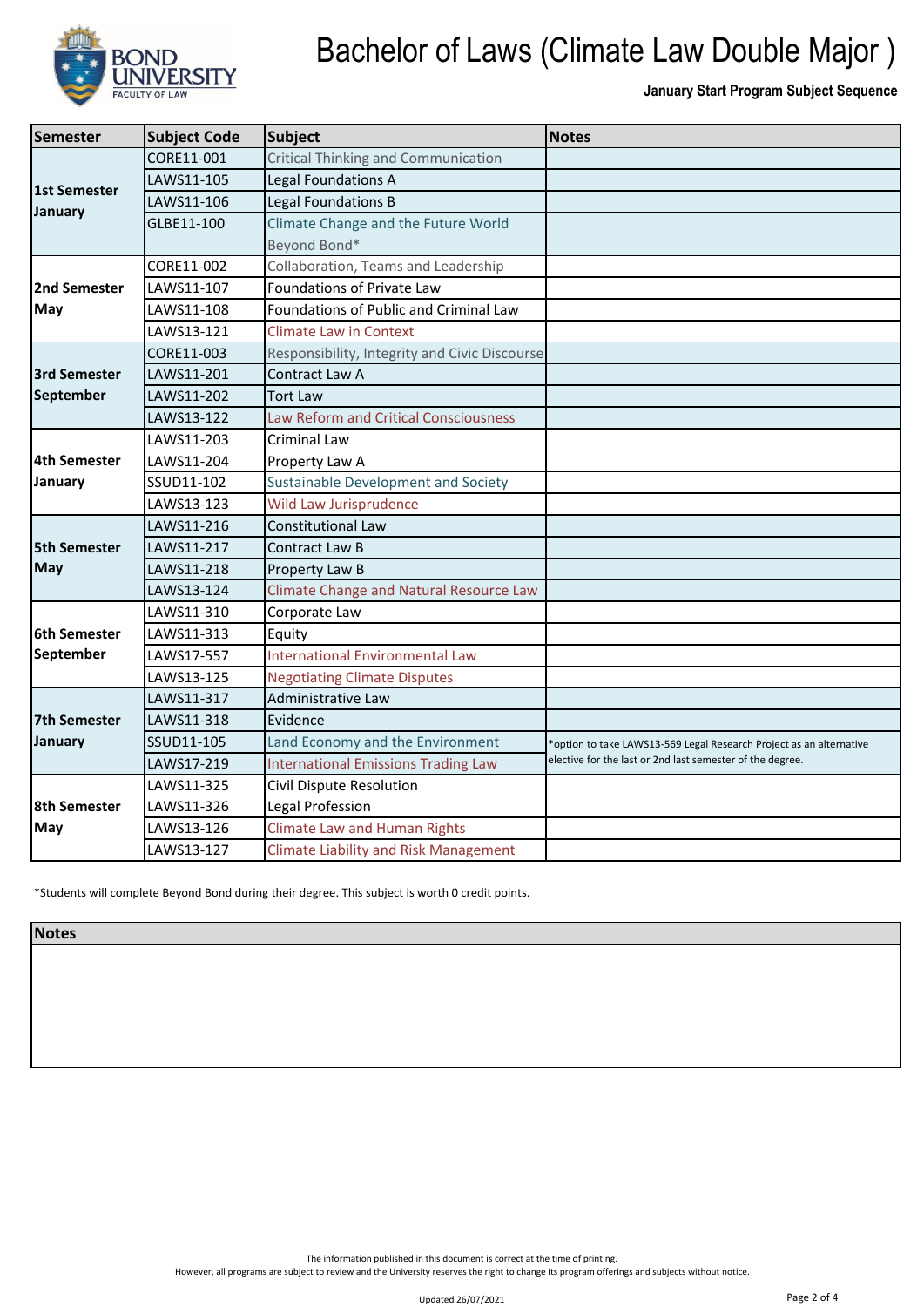

**May Start Program Subject Sequence**

| <b>Semester</b>                  | <b>Subject Code</b> | <b>Subject</b>                                 | <b>Notes</b>                                                        |
|----------------------------------|---------------------|------------------------------------------------|---------------------------------------------------------------------|
| <b>1st Semester</b><br>May       | CORE11-001          | Critical Thinking and Communication            |                                                                     |
|                                  | LAWS11-105          | Legal Foundations A                            |                                                                     |
|                                  | LAWS11-106          | <b>Legal Foundations B</b>                     |                                                                     |
|                                  | LAWS13-121          | <b>Climate Law in Context</b>                  |                                                                     |
|                                  |                     | Beyond Bond*                                   |                                                                     |
|                                  | CORE11-002          | Collaboration, Teams and Leadership            |                                                                     |
| 2nd Semester                     | LAWS11-107          | Foundations of Private Law                     |                                                                     |
| September                        | LAWS11-108          | Foundations of Public and Criminal Law         |                                                                     |
|                                  | LAWS13-122          | <b>Law Reform and Critical Consciousness</b>   |                                                                     |
|                                  | CORE11-003          | Responsibility, Integrity and Civic Discourse  |                                                                     |
| <b>3rd Semester</b>              | LAWS11-201          | Contract Law A                                 |                                                                     |
| January                          | LAWS11-202          | Tort Law                                       |                                                                     |
|                                  | GLBE11-100          | Climate Change and the Future World            |                                                                     |
|                                  | LAWS11-203          | <b>Criminal Law</b>                            |                                                                     |
| <b>4th Semester</b>              | LAWS11-204          | Property Law A                                 |                                                                     |
| May                              | SSUD11-102          | Sustainable Development and Society            |                                                                     |
|                                  | LAWS13-124          | <b>Climate Change and Natural Resource Law</b> |                                                                     |
|                                  | LAWS11-216          | <b>Constitutional Law</b>                      |                                                                     |
| <b>5th Semester</b>              | LAWS11-217          | Contract Law B                                 |                                                                     |
| September                        | LAWS11-218          | Property Law B                                 |                                                                     |
|                                  | LAWS17-557          | <b>International Environmental Law</b>         |                                                                     |
|                                  | LAWS11-310          | Corporate Law                                  |                                                                     |
| <b>6th Semester</b>              | SSUD11-105          | Land Economy and the Environment               |                                                                     |
| January                          | LAWS17-219          | <b>International Emissions Trading Law</b>     |                                                                     |
|                                  | LAWS13-123          | <b>Wild Law Jurisprudence</b>                  |                                                                     |
| 7th Semester<br><b>May</b>       | LAWS11-313          | Equiry                                         |                                                                     |
|                                  | LAWS11-317          | Administrative Law                             |                                                                     |
|                                  | LAWS13-126          | <b>Climate Law and Human Rights</b>            | *option to take LAWS13-569 Legal Research Project as an alternative |
|                                  | LAWS13-127          | <b>Climate Liability and Risk Management</b>   | elective for the last or 2nd last semester of the degree.           |
| <b>8th Semester</b><br>September | LAWS11-318          | Evidence                                       |                                                                     |
|                                  | LAWS11-325          | Civil Dispute Resolution                       |                                                                     |
|                                  | LAWS11-326          | Legal Profession                               |                                                                     |
|                                  | LAWS13-125          | <b>Negotiating Climate Disputes</b>            |                                                                     |

\*Students will complete Beyond Bond during their degree. This subject is worth 0 credit points.

**Notes**

The information published in this document is correct at the time of printing.